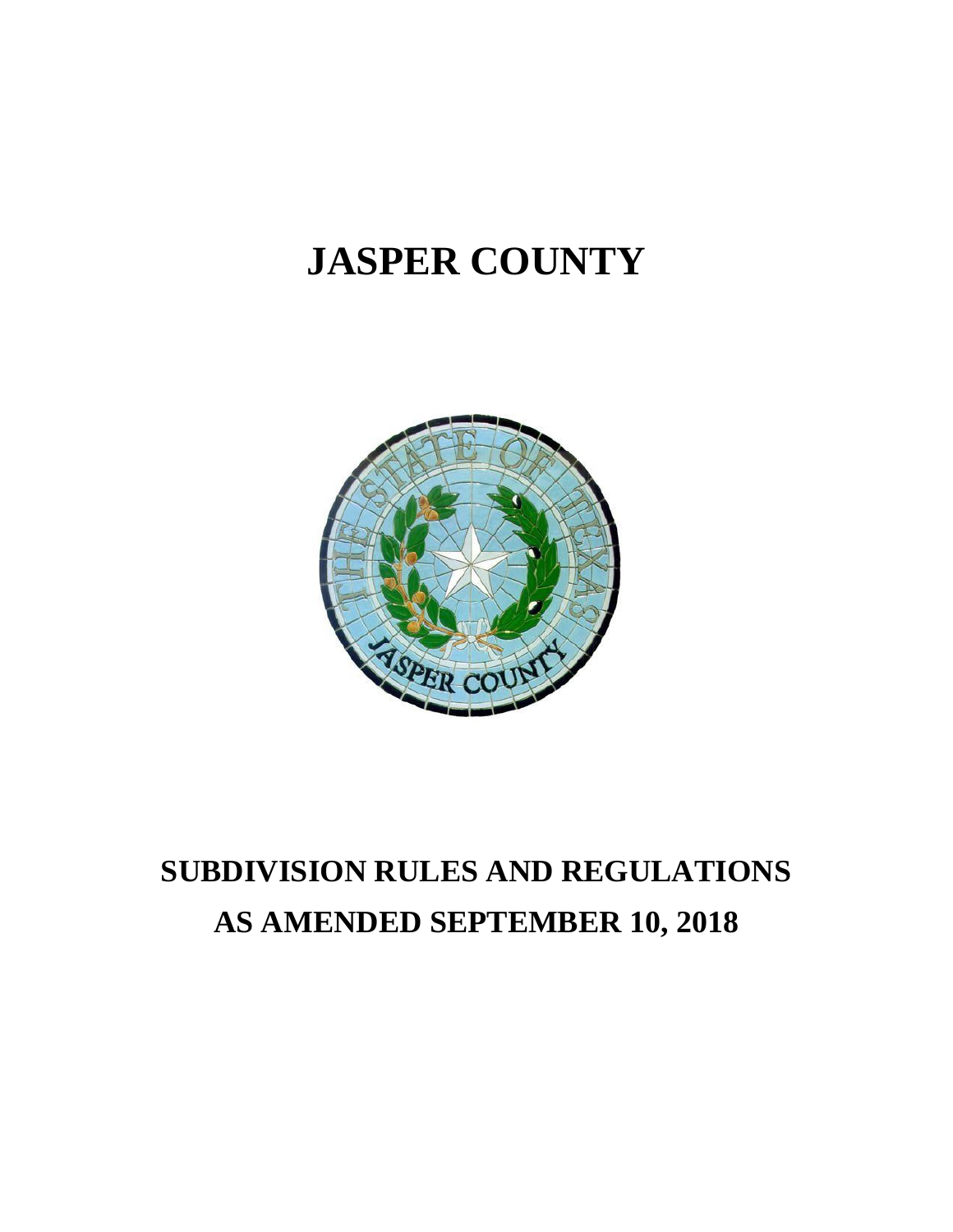- 1. These rules, regulation, and requirements are subject to change, amendment, or alteration without notice, whenever the Commissioners Court in its judgement deems it to be in the best interest of the Public.
- 2. These rules, regulations, and requirements, any and all future additions thereto and changes thereof, will be binding on all new subdivisions, re-plats, or re-subdivisions in Jasper County. Said rules, regulations, and requirements must be complied with before approval or acceptance of the streets, roads, storm sewers, drainage ditches, and drainage easements of a subdivision, re-plat, or re-subdivision and shall be recorded with the County Clerk after same has been approved by the Commissioners Court as set forth herein.
- 3. The streets in previously approved subdivision which have not been taken into the County Road System shall be considered on individual merits. This policy shall not apply to any roads now being maintained by Jasper County, Texas.
- 4. A final plat of each proposed subdivision, re-plat or re-subdivision will be submitted in compliance with the following sections hereof to the Commissioners Court of Jasper County. All plans and plats shall be drawn to conform to the requirements set forth herein.
- 5. In all newly developed subdivisions a final plat must be submitted and approved by the Commissioners Court of Jasper County prior to authorization of inspection.
- 6. It shall be the duty of the developer to see that layout and construction, subject to inspection by the County Engineer, follow the approved plans as presented with the final subdivision plat.
- 7. Access to all new subdivisions shall be from an adequate County maintained street or road, or a state or federally maintained road, street, or highway.
- 8. A certificate from each tax collector of a political subdivision in which the property is located must accompany the plat to be recorded, showing that all taxes owing to the State, County, School District, and/or any other political subdivision, have been paid in full to date.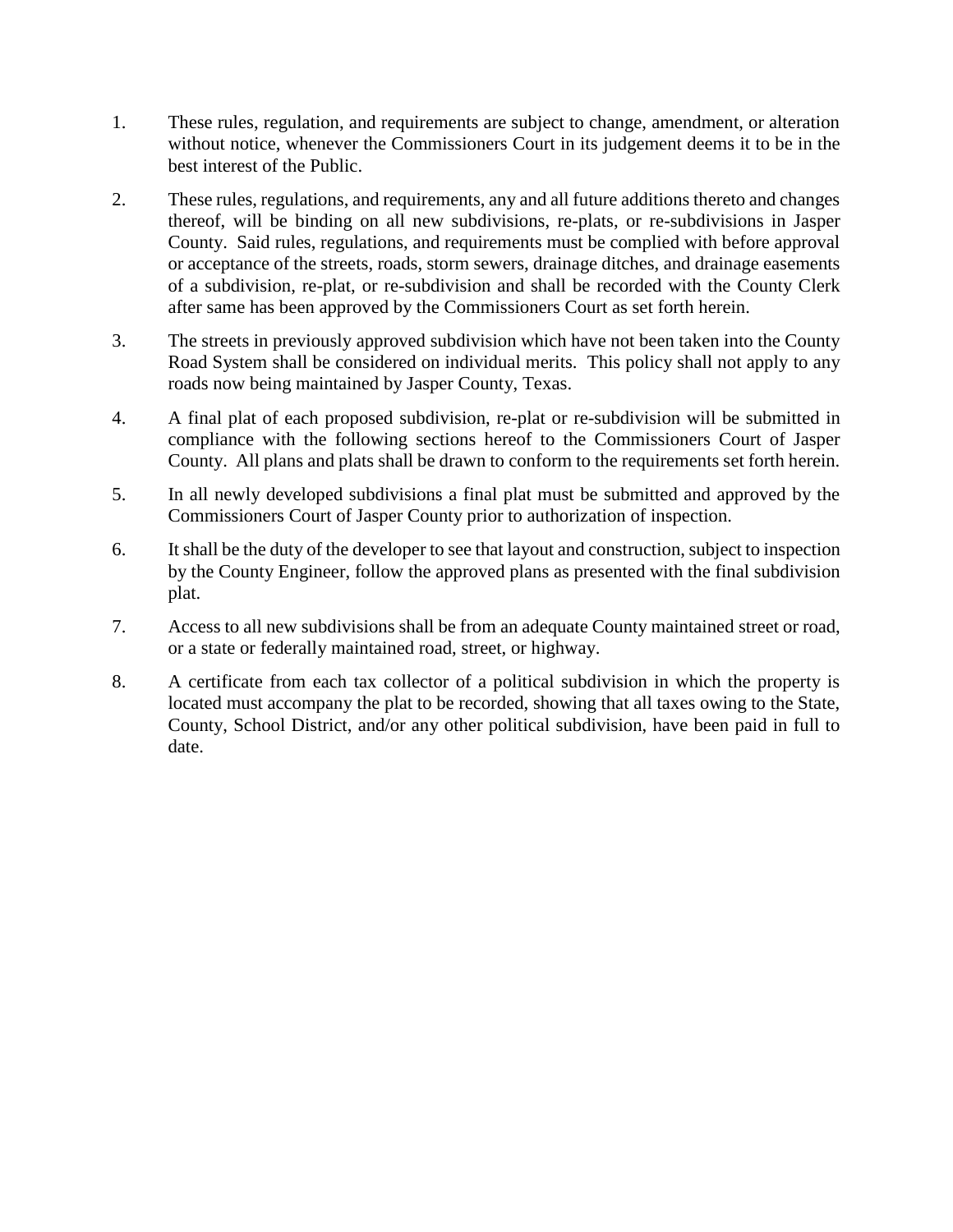# **INDEX**

| L              |                                                                |  |
|----------------|----------------------------------------------------------------|--|
| $\Pi$ .        |                                                                |  |
| III.           |                                                                |  |
| IV.            |                                                                |  |
|                |                                                                |  |
|                |                                                                |  |
| I.             |                                                                |  |
| $\Pi$ .        |                                                                |  |
| III.           |                                                                |  |
| IV.            |                                                                |  |
| $V_{\cdot}$    |                                                                |  |
| VI.            |                                                                |  |
| VII.           |                                                                |  |
| VIII.          |                                                                |  |
| IX.            |                                                                |  |
|                |                                                                |  |
| $\mathbf{I}$ . | SECTION THREE, GENERAL ROAD AND STREET REQUIREMENTS 11         |  |
| II.            |                                                                |  |
| III.           |                                                                |  |
|                |                                                                |  |
| IV.            |                                                                |  |
| V.             |                                                                |  |
| VI.            |                                                                |  |
|                |                                                                |  |
| $\overline{L}$ |                                                                |  |
| $\Pi$ .        |                                                                |  |
| III.           |                                                                |  |
|                |                                                                |  |
|                |                                                                |  |
| L.             |                                                                |  |
| II.            |                                                                |  |
|                | SECTION SIX, SEPARABILITY OF PROVISIONS AND EFFECTIVE DATES 17 |  |
| $\mathbf{I}$ . |                                                                |  |
| Н.             |                                                                |  |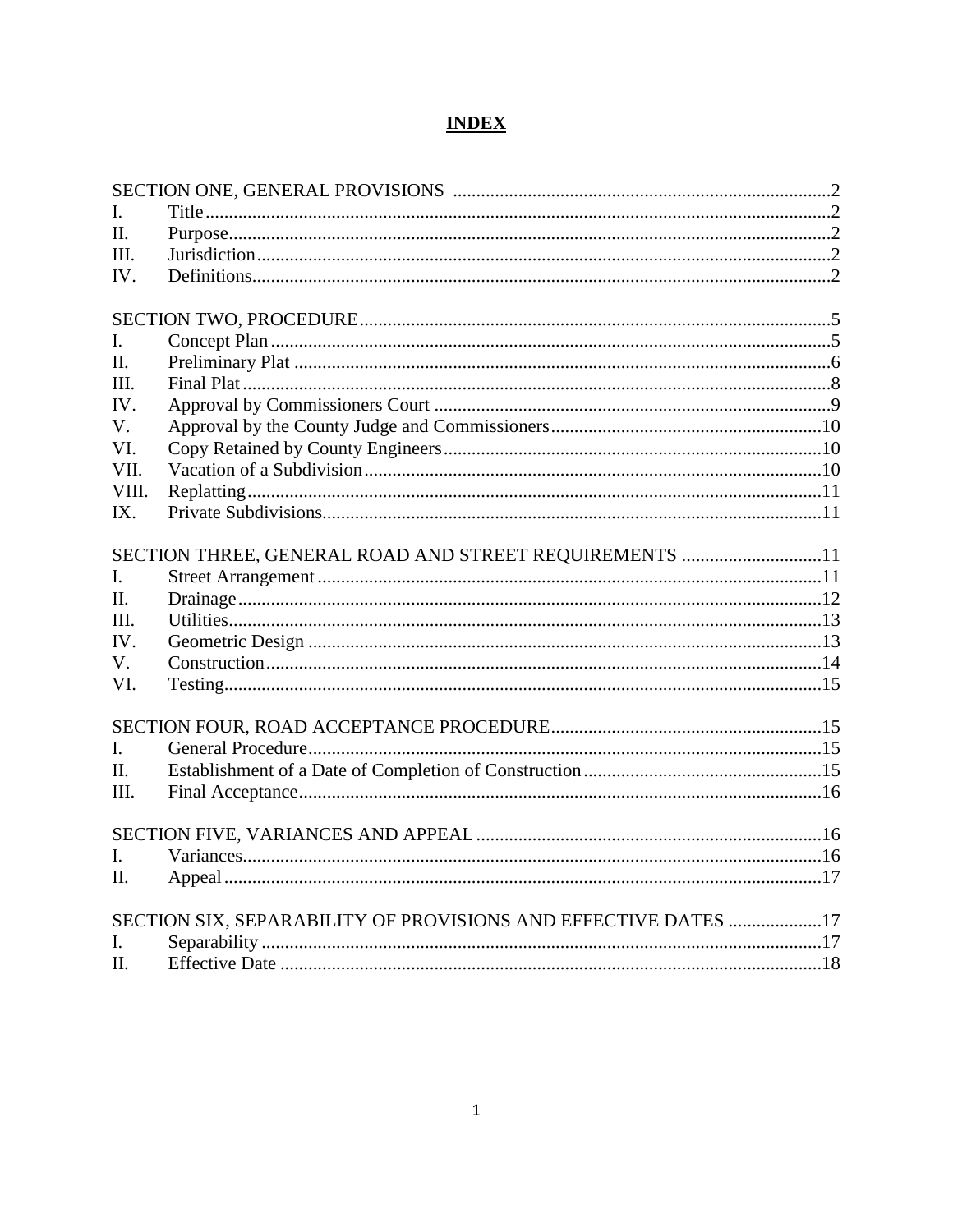#### **SECTION ONE** GENERAL PROVISIONS

#### I. Title

These Rules and Regulations, in accordance with the authority granted by the Legislature of the State of Texas in Chapter 232, Local Government Code; as well as, Section 12.002, of the Texas Property Code; shall be know and may be cited as the "Jasper County Subdivisions Rules and Regulations".

#### II. Purpose

The regulations contained herein are intended to protect the health, safety, and welfare of the citizens of Jasper County. There regulations have been adopted to provide minimum standards by which land may be subdivided and developed for the benefit of the citizens of Jasper County.

#### III. Jurisdiction

These regulations apply to the Owner or Owners of any tract of land situated outside of the jurisdiction of any incorporated town or city in Jasper County, Texas, and who may hereafter divide the same into two (2) or more parts, any of which is not more than ten (10) acres in size, to lay out a subdivision of the tract.

These regulations are not intended to prohibit or to be applied to testamentary land divisions, dividing of land among family members or the division of land as a result of the dissolution of a corporation or partnership or any other exception to plat requirements as provided by Section 232.0015, Local Government Code. These regulations apply to the subdivision of land into lots for sale or rental purposes, including manufactured home rental communities and other similar land uses.

#### IV. Definitions

- A. Building or Setback Line: A line established, in general, parallel to the front street line. No building or structure may be permitted in the area between the building line and the street right-of-way.
- B. Commissioners Court: The Commissioners Court of Jasper County, Texas.
- C. County: Jasper County, Texas.
- D. County Engineer: A Registered Professional Engineer in the State of Texas, who has been duly authorized by the Commissioners Court to provide engineering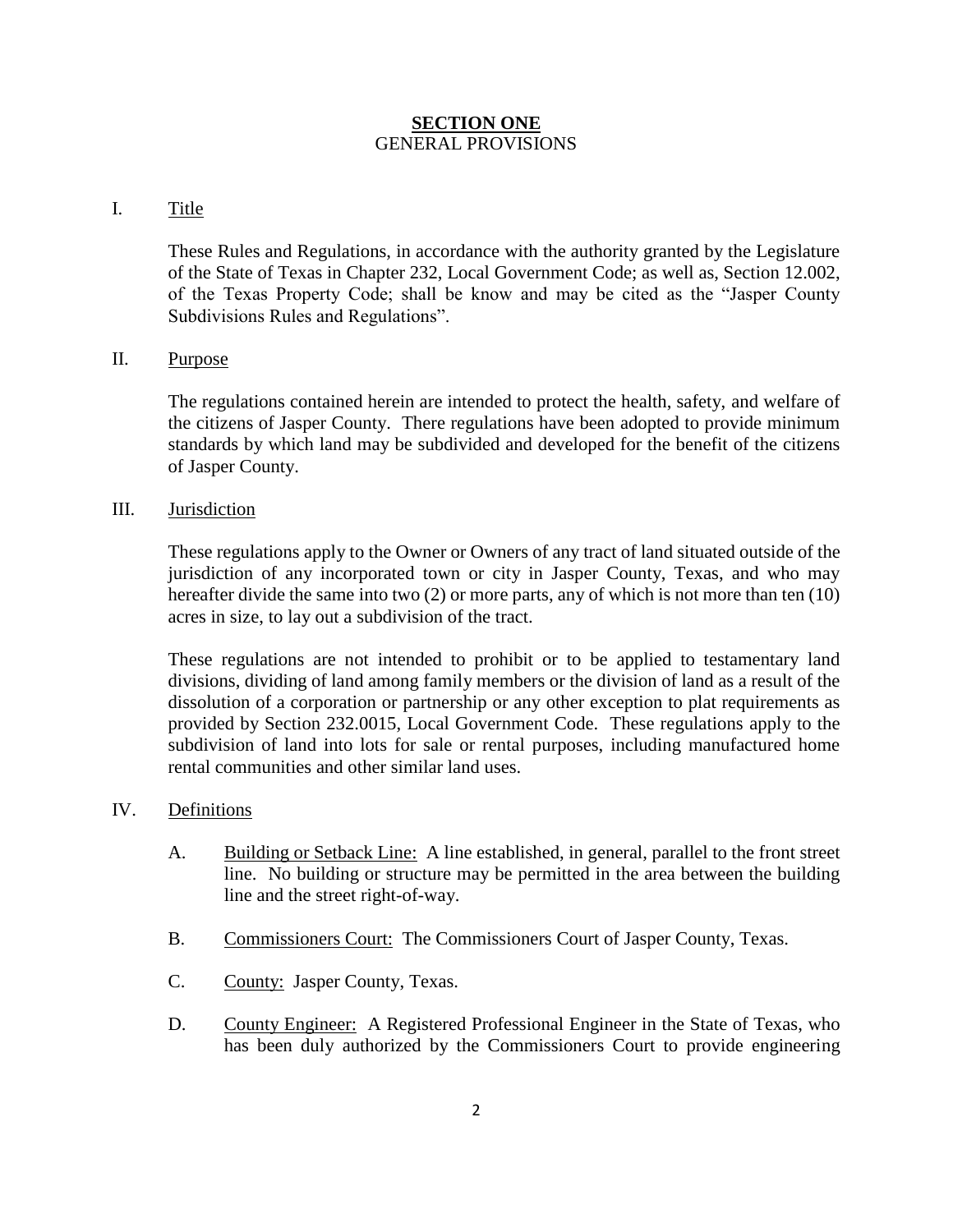services to the County, or any officer or employee of Jasper County as designated by the Commissioners Court.

- E. County Judge: The County Judge of Jasper County, Texas.
- F. County Road or Street: A public road or street which has been accepted by the County, through prescription or dedication for maintenance purposes or is a road or street that was constructed and maintained by the County.
- G. Easement: A right given by the Owner of a parcel of land to another person, public agency, or private corporation for specific and limited use of that parcel.
- H. One-Hundred Year Flood Plain: That area subject to inundation by a flood having a one-percent probability of occurrence, in any given year based on existing conditions or development within the watershed area, as determined by the Federal Emergency Management Agency and approved by the County Engineer. A flood having a one-percent probability of occurrence on the average would occur once every one hundred years.
- I. Floodway: The channel and adjacent areas of a water course within which no obstructions to flow are allowed, so that the 100 year flood may pass without cumulatively increasing the 100 year flood plain elevation more than one (1) foot. The floodway will be defined by the Jasper County Engineer.
- J. Geometric Design Standards: The minimum allowable engineering geometric standards adopted by Jasper County affecting the functional traffic level operation, service, and safety of highways, roads, and streets in Jasper County.
- K. Homeowners Association: A formal nonprofit organization operating under recorded land agreements through which each lot and/or homeowner in a specific residential area is automatically a member, and each lot or property interest is automatically subject to a charge for a proportionate share of the expenses for the organization's activities, such as the maintenance of common property, and the charge if unpaid becomes a lien against the nonpaying member's property.
- L. Lot: An undivided tract or parcel of land under one ownership having frontage on a public road, which parcel of land is designated as a separate and distinct tract.
- M. Plat: A map of a tract of land which represents the plan for the development of a subdivision.
	- 1. Preliminary Plat: A map of a proposed land subdivision showing the character and proposed layout of the tract in sufficient detail to indicate the suitability of the proposed development.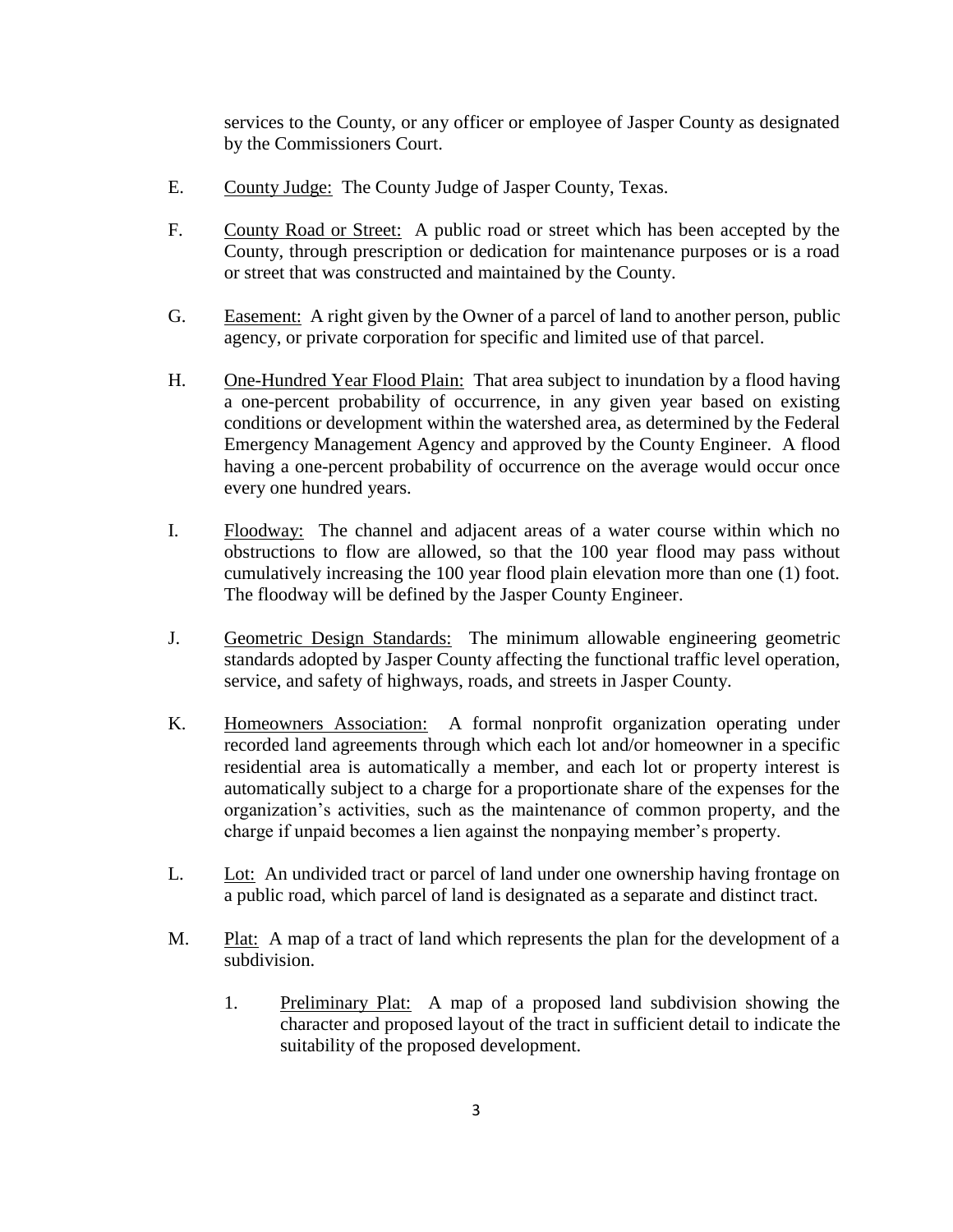- 2. Final Plat: A map of a land subdivision prepared in a form suitable for filing of record with necessary affidavits, dedications and acceptances, and with complete bearings and dimensions of all lines defining lots and blocks, streets, alleys, public areas, and other important information.
- N. Re-Plat, Revision or Re-Subdivision: The redesign of an existing subdivision, together with any changes of lot size therein, or the relocation of any street lines or lot lines.
- O. Sub-Divider or Developer: Any person, partnership, firm, association, corporation (or combination thereof), or any officer, agent, employee, servant, or trustee thereof, who performs or participated in the performing of any act toward the subdivision of land, within the intent, scope, and purview of these regulations.
- P. Subdivision: The division of a tract or parcel of land into two (2) or more parts for the purpose of laying out lots, streets, or land uses, for purchasers, or use by members of the Public.
	- 1. Public Subdivision: Any subdivision with the granting of unrestricted ingress and egress to the Public by dedication of a street or road by the Sub-Divider.
	- 2. Private Subdivision: Any subdivision with a locked gate or controlled ingress plus a highly visible "Private Road" sign. This classification shall not avoid proper road installation for public traffic.
- Q. Road System: The Jasper County Road System Plan is the official plan for the physical development of highways, roads, and streets in Jasper County.
- R. Vacate: To annul or cancel a subdivision plat, street, or easement.
- S. Variance: A form or relief granted to a Sub-Divider by the Commissioners Court, and granted on the basis of the following criteria:
	- 1. The existence of circumstances or conditions affecting the Sub-Divider's property in such a way that the strict application of these regulations would deprive the Sub-Divider of the reasonable use of his/her land.
	- 2. The Sub-Divider's offer or evidence that the grant of a variance is absolutely necessary for the preservations and enjoyment of his/her property rights.
	- 3. The Sub-Divider's offer of evidence that the variance **will not** be detrimental to the health, safety, and general welfare of the citizens of Jasper County.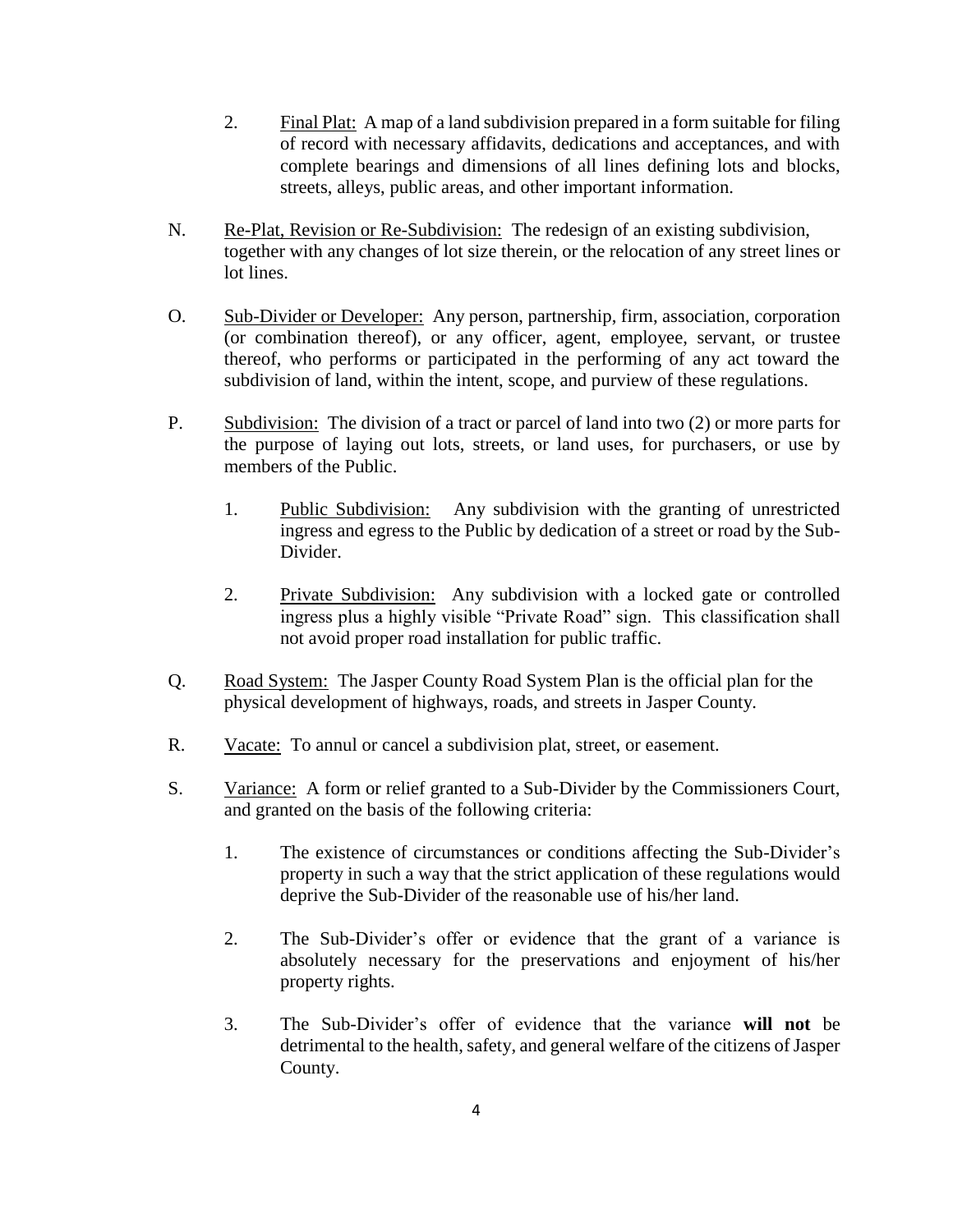4. The grant of a variance will not be simply a matter of convenience or expedience but is founded on the principles of reasonableness and substantial justice.

#### **SECTION TWO PROCEDURE**

#### I. Concept Plan

- A. Prior to the submission of a Preliminary Plat of the subdivision of land within the jurisdiction of Jasper County, a Sub-Divider must submit a Concept Plan to the Jasper County Engineer. The Concept Plan serves the purpose of showing an intent to subdivide, and it gives the Sub-Divider an opportunity to discuss general concepts, details, policies, laws, etc., at an early stage in the development process.
- B. The concept Plan should contain the following information:
	- 1. The location of the tract of land to be subdivided in relation to the surrounding area.
	- 2. The approximate location of all existing structures within the tract to be subdivided.
	- 3. The names of the Owners of all property adjoining the tract to be subdivided as disclosed by the most recent assessor's records.
	- 4. All existing streets, roads, wet and dry weather water courses, and other significant physical features both within the tract to be subdivided and within two-hundred (200) feet of it.
	- 5. The approximate location of proposed streets and property lines.
	- 6. A North arrow and a graphic scale.
	- 7. The direction of and the approximate distances to the nearest major street or highway intersection.
- C. The Jasper County Engineer must prepare a Preliminary Plan as soon as practicable and must report to the Sub-Divider his opinion as to the merits and general feasibility of the project.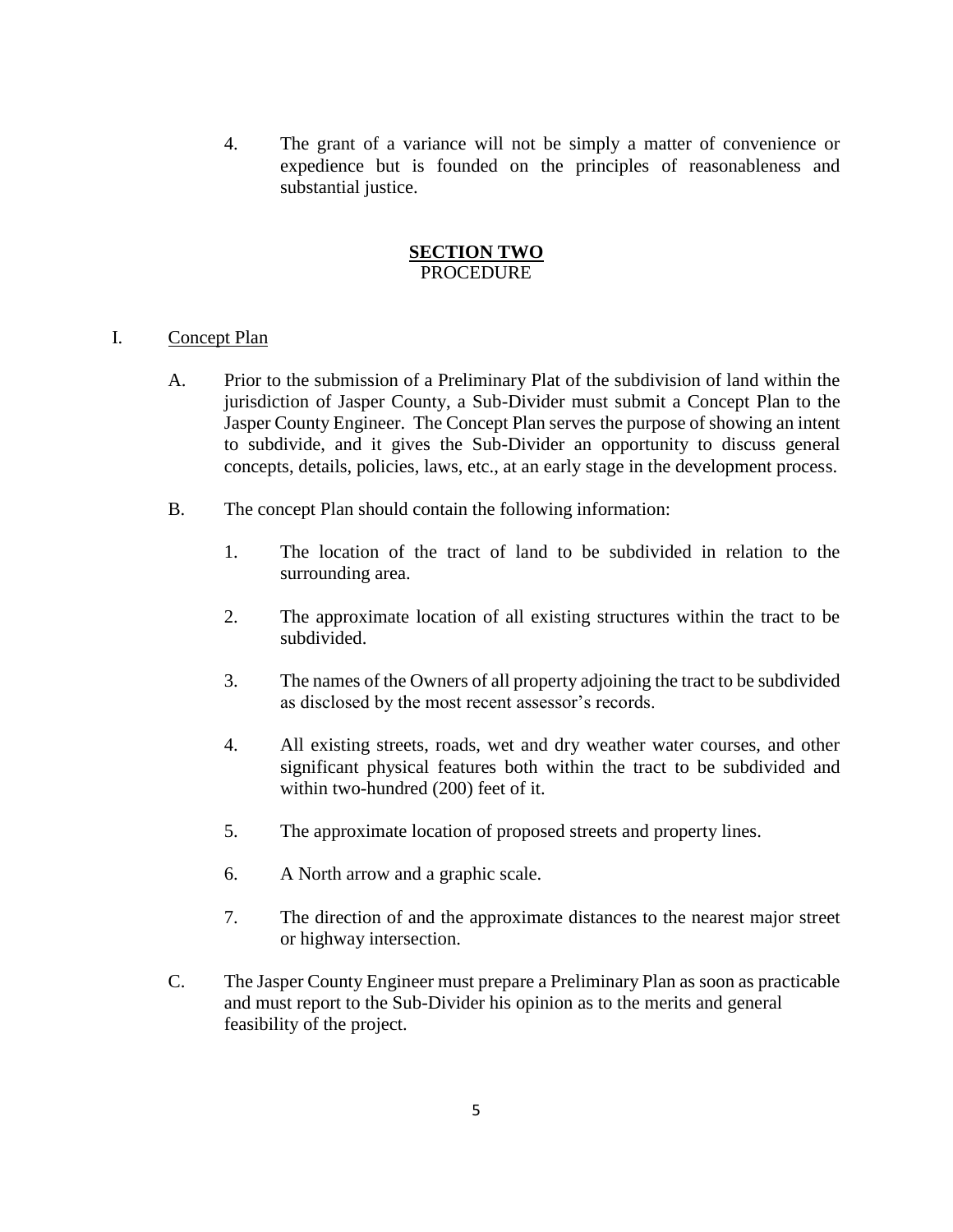#### II. Preliminary Plat

- A. The Sub-Divider must prepare a Preliminary Plat and submit six (6) copies of it to the Jasper County Engineer. The plat must be submitted at least thirty (30) days before the meeting at which the approval of the Commissioners Court is requested. The Preliminary Plat will remain valid for eighteen (18) months from the date of approval, after which, it will be automatically null and void.
- B. The Preliminary Plat must show the following information:
	- 1. Subdivision Name: The proposed name of the subdivision. The name must not duplicate or be easily confused with other subdivision located in Jasper County.
	- 2. Subdivision Ownership: The names, addresses, and telephone numbers of the Owners of the proposed subdivision and the name, address, and telephone number of the Engineer and/or Surveyor responsible for the preparation of the Preliminary Plat.
	- 3. Location and Boundary Lines: The location of the proposed subdivision together with the boundary lines and their relation to an original corner or the original survey.
	- 4. Lot, Block, and Street Layout: The location and width of existing and proposed streets, roads, lots, blocks, alleys, building lines, easements, parks, school sites, and any other features relating to the proposed subdivision. The plat must show the outline of adjacent properties for a distance of not less than one hundred (100 feet, and how the streets in the proposed subdivision will connect with adjacent land or with adjacent subdivisions. The acreage of the proposed subdivision must be shown on the plat.
	- 5. Drainage and Topography: The Preliminary Plat must show the drainage plan, the physical features of the property, including water courses, the onehundred (100) year flood plain boundaries and source of information, ravines, bridges, culverts, present structures, and other features of importance to lot and street layout, prepared by a Professional Engineer who is registered in the State of Texas. Storm water drainage facilities must be designed so as to minimize any increase in the quantity or velocity of storm water runoff from the subdivision. The topography of the tract must be shown on the Preliminary Plat by means of contours of ten (10) foot intervals tied to United States Geological Survey (USGS) maps. Contours of lesser intervals may be required to determine topography and drainage.
	- 6. Land Use: Designation of the proposed uses of land within the subdivision whether for residential, commercial, industrial, or public use. This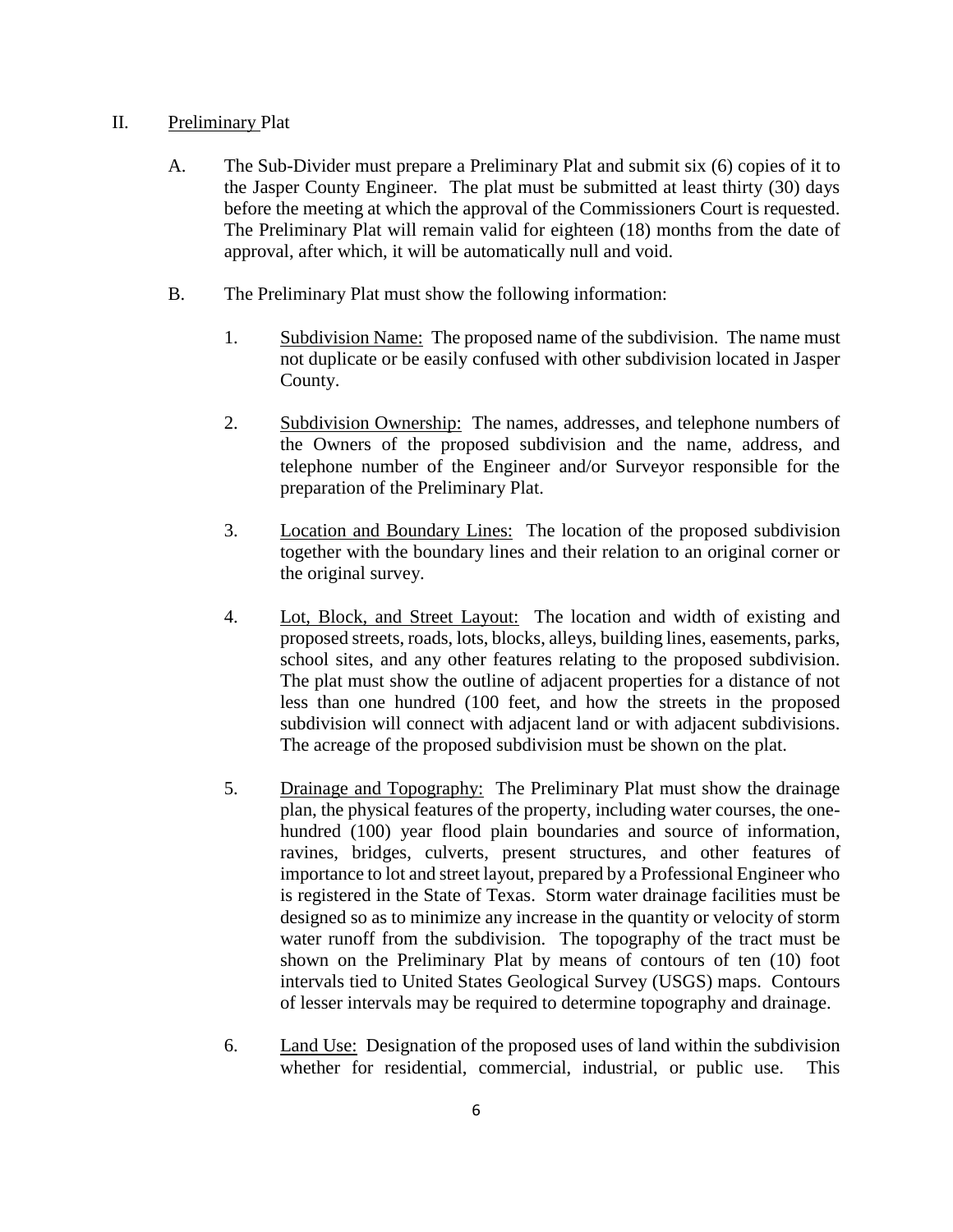information must contain the location and characteristics of any existing buildings or structures which are to remain on the proposed subdivision site.

- 7. Drawing Requirements: The Preliminary Plat must show the North point, scale, and date. It must be drawn to a scale not exceeding one (1) inch equal to two hundred (200) feet. The Preliminary Plat must be drawn and presented on standard size sheets of 18 x 24 inches. If the proposed subdivision is too large to be accommodated by a single standard size sheet, then two or more sheets may be used, with alignment lines and a key map clearly shown. If the original plat has been photographically reduced, then the reduction must be no more than fifty percent (50%) of the original.
- 8. Utility Service: The Sub-Divider must submit a plan for providing utility services within the proposed subdivision and must clearly present it on the Preliminary Plat. The proposed water supply must be shown, i.e., municipal water, rural water supply corporation, municipal utility district, privately owned water system, individual wells, etc., including the location of fire hydrants, if any. All water supplies must be approved by the Texas Department of Health.

The plan sewage disposal must be shown, i.e., municipal sewer service, municipal utility district, privately owned/organized sewer disposal system, individual sewage facilities, etc. If the Sub-Divider intends that each lot purchaser will provide private sewage facilities to his/her lot, then copies of percolation tests performed by a Professional Engineer registered in the State of Texas, registered sanitarian, or a reputable testing laboratory must be provided, together with a letter stating the recommendations as to the type of sewage system to be installed. If private sewage facilities are to be used, the location of each percolation test must be noted on the Preliminary Plat, and the area covered by that test must be clearly outlined on the plat. All proposed private sewage facilities must be in accordance with the policies and regulations of Jasper County and the Texas Health and Safety Code. The Jasper County Engineer is hereby designated as the final authority regarding the use of private sewage systems.

- 9. Subdivision Within Extraterritorial Jurisdiction: If the location of the proposed subdivision is within the extraterritorial jurisdiction of any city or town within Jasper County, Texas, the Preliminary Plat must be approved by the governing body of the city or the County as determined and designated by Interlocal Agreement.
- 10. Approval Procedure: If the Commissioners Court does not approve, disapprove, or ask for clarification of a completed Preliminary Plat within sixty (60) days of the date of the receipt of the Preliminary Plat, it will be deemed approved and so endorsed by the Commissioners Court. Approval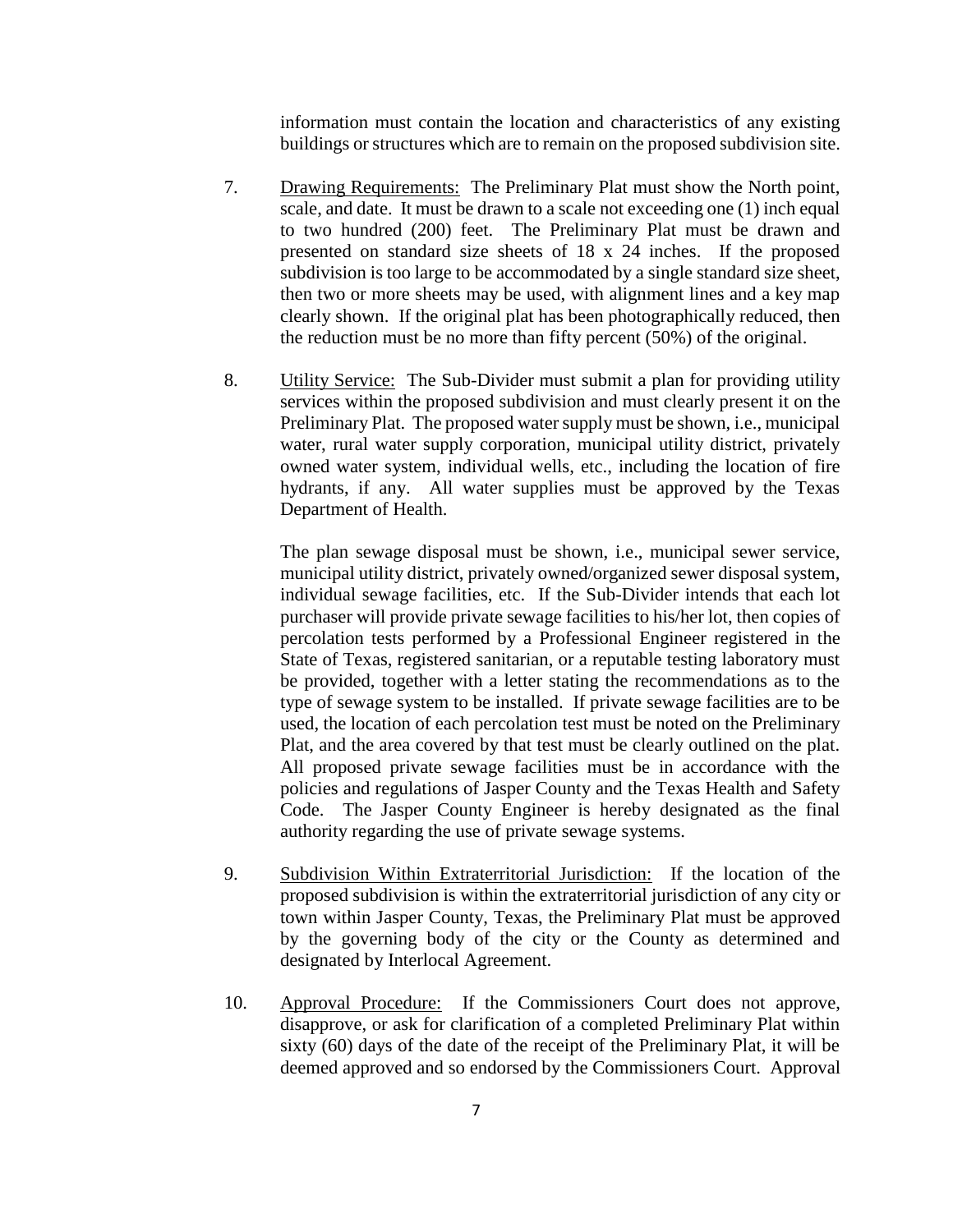of the Preliminary Plat does not constitute acceptance of the proposed subdivision, but is merely an authorization to proceed with the preparation of the Final Plat. No grading of streets or construction is authorized in the proposed subdivision before the Final Plat is approved by the Commissioners Court, except by means of a variance or special permission of the Commissioners Court.

#### III. Final Plat

- A. After the Preliminary Plat has been approved by the Commissioners Court, a Final Plat for recording must be prepared and submitted to the Jasper County Engineer, at least thirty (30) days prior to the Commissioners Court meeting at which Court approval is requested.
- B. The final Plat must show all of the following information:
	- 1. Subdivision Name: The proposed name of the subdivision. The name must not duplicate or be easily confused with other subdivisions located in Jasper County.
	- 2. Subdivision Ownership: The names, addresses, and telephone numbers of the owners of the proposed subdivision and the name, address, and telephone number of the Engineer and/or Surveyor responsible for the preparation of the Final Plat.
	- 3. Boundary and Lot Lines: Boundary lines and lot lines shall be shown by bearings and distances. The subdivision shall be described in relation to established surveys and shall be located with respect to an original corner of the original survey of which it is a part. All property lines intersecting roads or streets will end at the intersecting line of the right-of-way of such road or street. No property line can be extended to the center of a road or street.
	- 4. Location and Accuracy: Location of lots, streets, roads, public highways, utility easements, one-hundred (100) year flood plain boundaries and source of flood plain information, and other pertinent features, must be shown with accurate dimensions in feet and decimals of feet and bearing, with length, radii, and angle of all curves, and with all other information necessary to duplicate the Final Plat on the ground. All lot numbers and street names are to be arranged by systematic order and shown on the plat in distinct and legible figures and letters. Plan and geometric design standards of streets, drawings, and drainage calculations prepared by an Engineer registered in the State of Texas must be submitted separately. The plan and geometric design standards must be drawn at a scale of one inch (1") equals forty feet (40')) horizontally, and one inch (1") equals four feet (4') vertically. The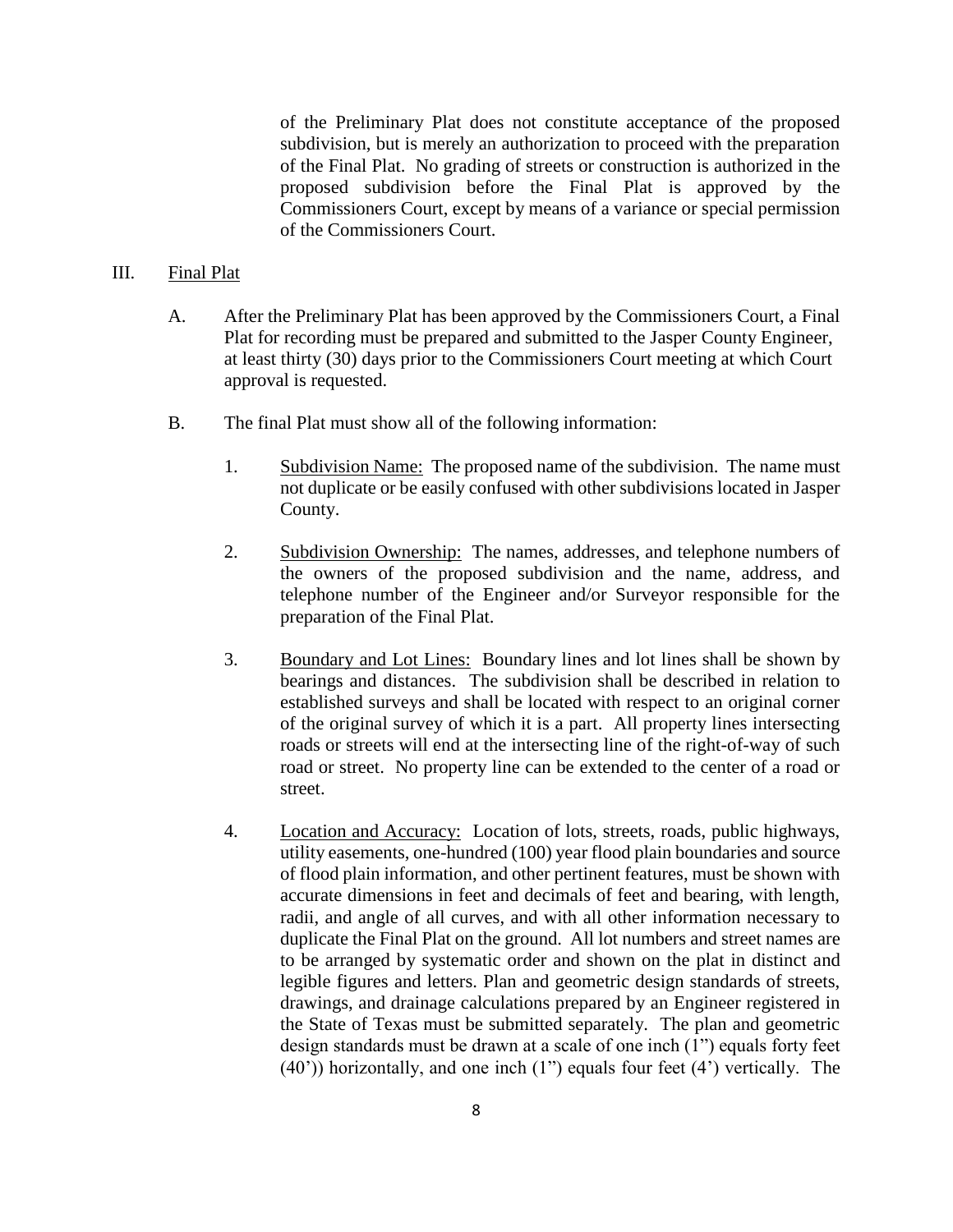location of building lines on all streets and drainage easements, other public right-of-way or future right-of-way must be shown on the Final Plat.

- 5. Drawing Requirements: The Final Plat must show the North point, scale and date. It must be drawn to a scale not exceeding one inch (1") equal to two hundred (200) feet. The Final Plat must be drawn in waterproof black ink and presented on standard size sheets of 18 by 24 inches. If the proposed subdivision is too large to be accommodated by a single standard size sheet, then two or more sheets may be used, with alignment lines and key map clearly shown. If the original plat has been photographically reduced, then the reduction must be no more than fifty percent (50%) of the original.
- 6. Certification and Dedication of the Owner: Certification must be provided by the Owner of his dedication of all streets, public highways, alleys, utility and drainage easements, parks, if any, and other land dedicated for public use forever, signed and acknowledged before a Notary Public by the Owner.
- 7. Certification by a Registered Public Surveyor: Certification must be provided by a Registered Public Surveyor that the plat correctly represents a survey made by him/her, and that all of the lot corners and boundary markers are correctly placed as shown thereon; including dimensions, bearings, and other technical information needed by platting each lot on the subdivision.
- 8. Certification of Water System: Certification must be provided by the Jasper County Health Department which certifies that the proposed water supply and distribution system are adequate to provide water in sufficient quality, quantity, and pressure to serve the proposed subdivision.
- 9. Certification of Sanitary Sewer System: Certification must be provided by the Jasper County Health Department which certifies that the proposed sanitary sewer system is adequate to meet the health and safety needs of the proposed subdivision.
- 10. Deed Restriction/Covenants: A copy of the deed restrictions/restrictive covenants imposed within the subdivision must accompany the Final Plat.

#### IV. Approval by Commissioners Court:

A. No lots or tracts in the proposed subdivision shall be sold or transferred unless and until the Final Plat has been approved by the Commissioners Court and all streets and roads have been installed according to the specifications herein and accepted by the Commissioners Court or a bond has been posted to guarantee the construction thereof as provided for in these regulations.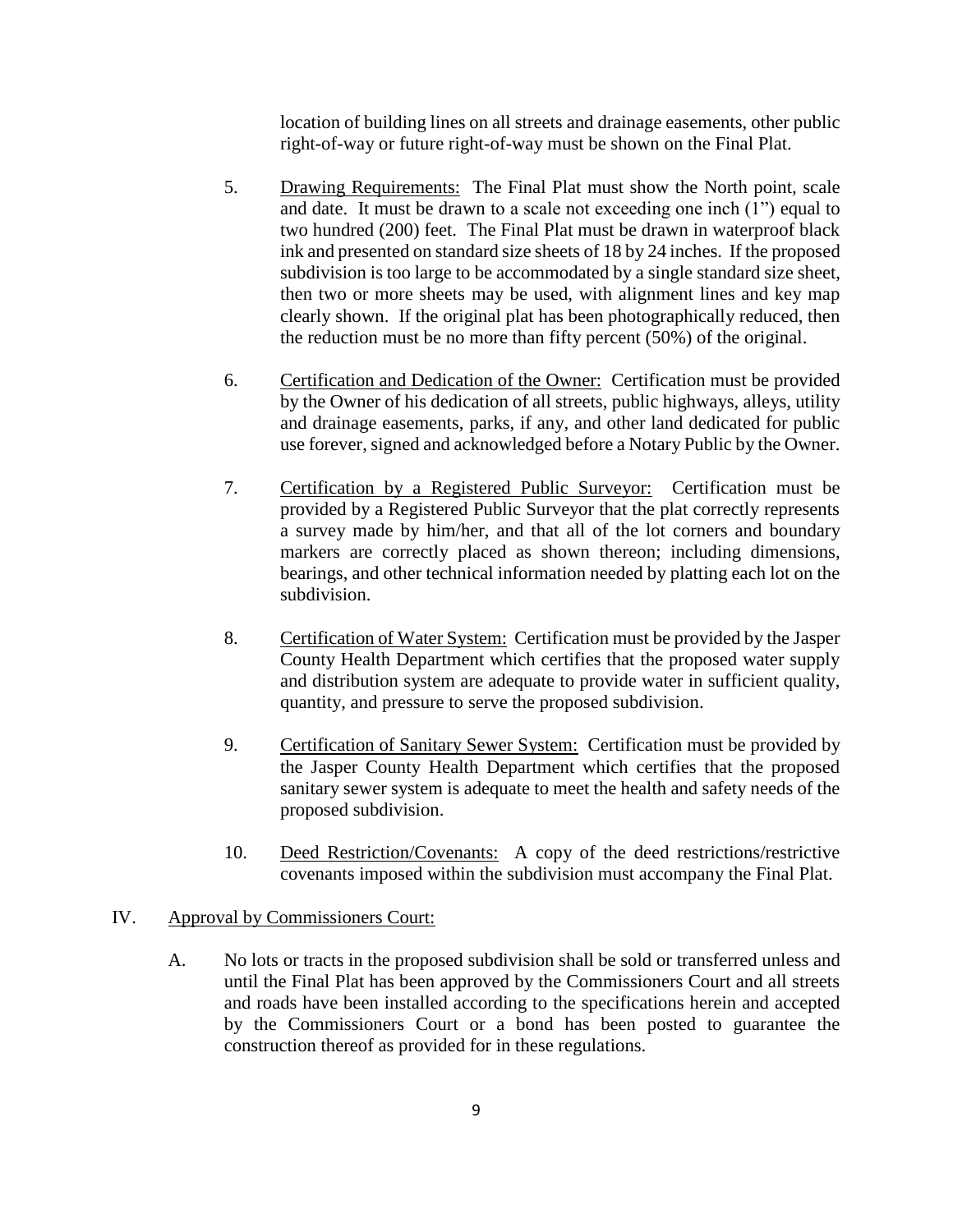- B. After examining the Final Plat, the Commissioners Court must either approve or disapprove the Final Plat. If the plat is disapproved, it must be returned to the Owner and the reasons for the disapproval must be given to the Sub-Divider.
- C. If the Final Plat is approved by the Commissioners Court, the Sub-Divider has the following options concerning the filing of the Final Plat:
	- 1. If the Sub-Divider decides to file the Final Plat prior to completion of the construction of the streets in a subdivision, the Sub-Divider must provide appropriate financial security in accordance with these regulations. Financial security may be arranged in one of the following methods:
		- a. A construction bond may be filed by the Sub-Divider payable to Jasper County in the amount of the cost of construction. The bond must be a surety provided by a surety company licensed to operate in the State of Texas.
		- b. The Owner may provide funds in escrow, certificate of deposit, an irrevocable letter of credit, or other financial instrument satisfactory to the Commissioners Court in the amount of the cost of construction.

After acceptable financial security is filled with the County, the County Judge and Commissioners will sign the Final Plat and the Owner can then file the Final Plat with the office of the Jasper County Clerk.

- 2. If the Owner decides not to guarantee the construction, the Final Plat will be withheld from filing until the completion of the construction of the streets. At such time that the Jasper County Engineer certifies to the Commissioners Court that the construction is completed according to the Jasper County specifications, the County Judge and Commissioners will sign the Final Plat and the Sub-Divider can then file the plat with the office of the Jasper County Clerk.
- V. Approval by the County Judge and Commissioners: A space must be provided on the Final Plat for the approval of the plat by the County Judge and the Commissioners acting on behalf of Jasper County.
- VI. Copy Retained by County Engineer: A copy of the Concept Plan, the Preliminary Plat, the Final Plat, and all pertinent documents will be retained by the Jasper County Engineer.
- VII. Vacation of a Subdivision: Whenever any person or corporation may desire to vacate any subdivision or a part of a subdivision in which the person or corporation has an ownership interest, the party or parties may petition the Jasper County Commissioners Court to vacate said subdivision. The petition must contain a description of the subdivision to be vacated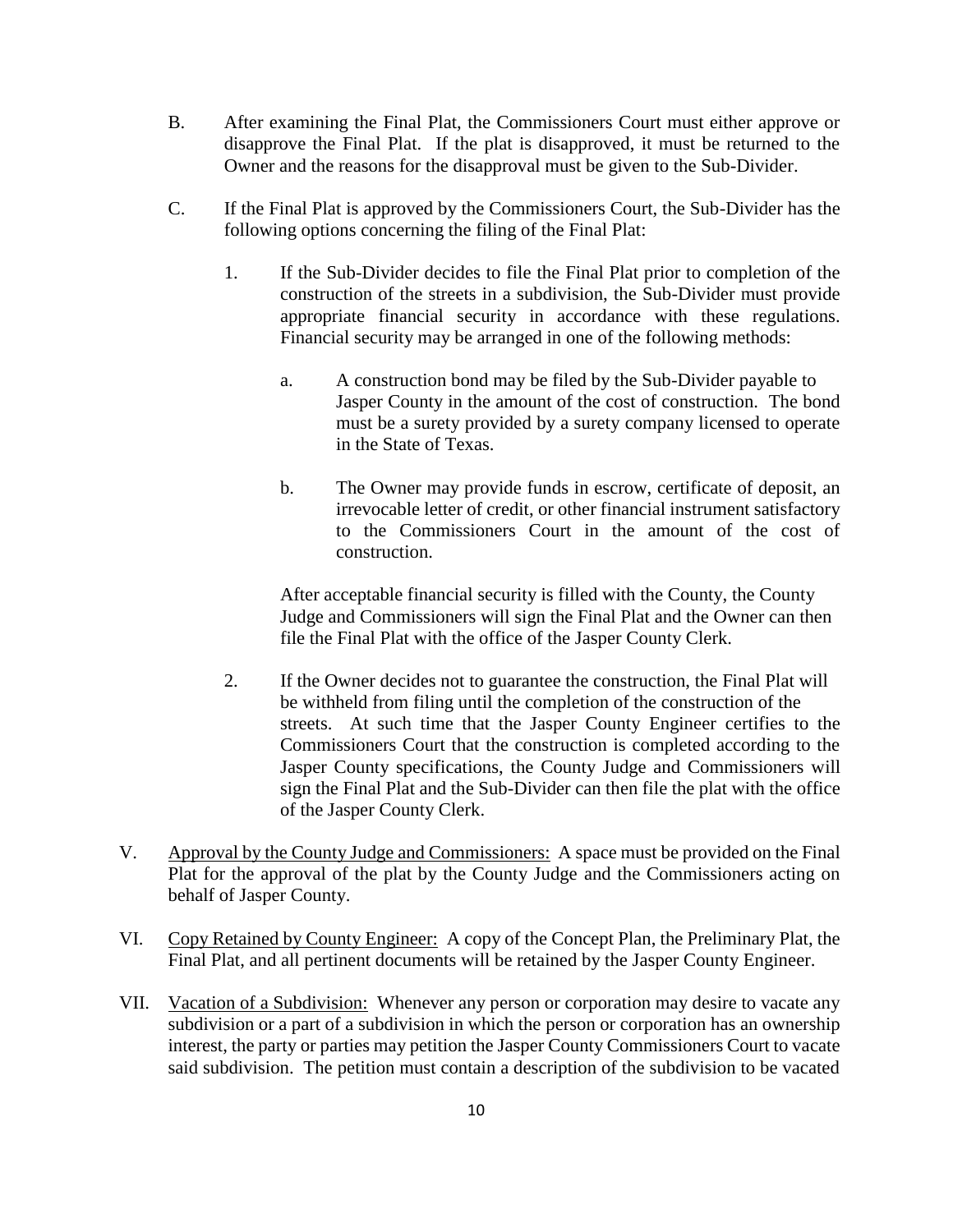and the names of the person who would be affected by the action. Petitions for the vacation of a subdivision must be submitted to the Jasper County Clerk. The County Clerk must publish the proposed vacation in a newspaper of general circulation for a period of not less than thirty (30) days prior to the public hearing at which the vacation will be considered. Upon approving the vacation of all or a part of a subdivision, the Commissioners Court must issue a written statement to the Jasper County Clerk to vacate same.

- VIII. Replatting: In order for a subdivision to be replatted, it must be first vacated. Replatting of a Subdivision must follow the same procedures as that of an original platting.
- IX. Private Subdivisions: All Private Subdivisions must conform to these regulations with the exception of the County road construction requirements. In addition, Deed Restrictions are to be filed with the Commissioners Court and attached to each deed filed with the Jasper County Clerk specifying that:
	- A. All roads and/or streets are private and not to be maintained by the County but shall have a minimum Jasper County Standard right-of-way width.
	- B. The Sub-Divider, Purchaser, and Future Owners absolve the County of maintenance responsibilities now and for any time in the future until the roads and/or streets are:
		- 1. Brought up the County subdivision road standards.
		- 2. Accepted by the Commissioners Court.

#### SECTION THREE GENERAL ROAD AND STREET REQUIREMENTS

- I. Street Arrangement:
	- A. Proposed streets must conform to the existing topography as nearly as possible, in order that drainage may be provided. Streets should, wherever possible, follow valley or depressions so as to form a collection system for surface water.
	- B. The streets must be designed in such a way as to provide unhampered circulation through the subdivision. A dead-end street must have a cul-de-sac having a minimum radius of fifty (50) feet.
	- C. All streets should intersect at a ninety (90) degree angle. Where this is not possible the intersection on the side of the acute angel must be cut back as specified by the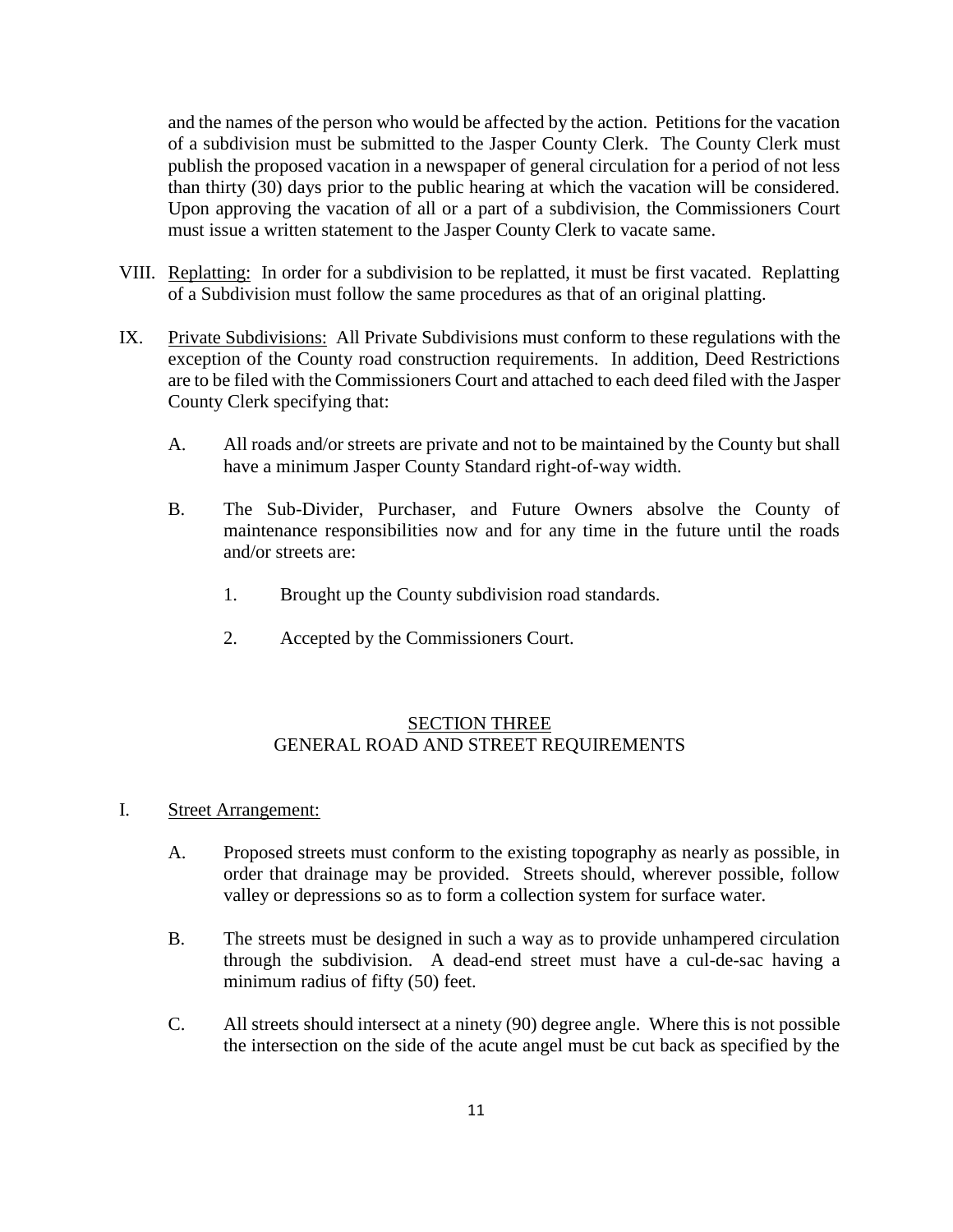County Engineer, but in no case shall the cut back be less than twenty-five (25) feet.

- D. No street or road shall have an abrupt offset or jog in it. Developers are to avoid ninety (90) degree turns and to use gentle curves. Inside curves shall be designed so that traffic will not be induced to use the ditch as part of the traveled way.
- E. Where streets in an adjoining subdivision end at the property line of the new subdivision, where possible the said streets shall be continued through the new subdivision either on a straight line or a curve.
- F. Subdivision or additional entrances entering off of a County Road or State Road or Federal Highway shall meet the approval of the regulating authority.
- G. Any road that may exist prior to the approval of these regulations and said road cannot meet all the width requirements, will be considered on a case by case basis by the Commissioners Court.

#### II. Drainage:

- A. The county will not assume liability or responsibility for the maintenance, repair, or replacement of any structure used to impound water.
- B. Any drainage pipes, culverts, or bridges shall be of adequate size to accommodate the average flow of water, and in all cases shall be of a size recommended by a Professional Engineer and approved by the County Engineer, but in no event less than eighteen (18) inches in diameter and thirty (30) feet in length. A slab structure to flow water over the road may be substituted at the discretion of the County Engineer. Drainage structures, bridges, and culverts shall be of a permanent type, either concrete or metal. Size calculations for drainage structures, bridges, and culverts shall be made using the latest standards of the Texas Department of Highways and Public Transportation. Drainage structures shall be designed using a ten (10) year frequency for streams carrying up to one hundred (100) cubic feet per second. A twenty-five (25) year frequency shall be used for larger streams. Energy dissipation will be placed as required to prevent erosion of drainage ditches using minimum standards within the Engineering industry.
- C. Drainage structures across streets and roads shall have a minimum of thirty (30) feet of clear roadway. Across-the-road drainage slab, if approved, shall be a minimum of thirty (30) feet in width, including aprons.
- D. All roadway ditches shall have a minimum depth of eighteen (18) inches below the crown of the road and all front and back slopes shall be sodded or seeded. All drainage structures along the roadway shall be a minimum of twenty (20) feet in length.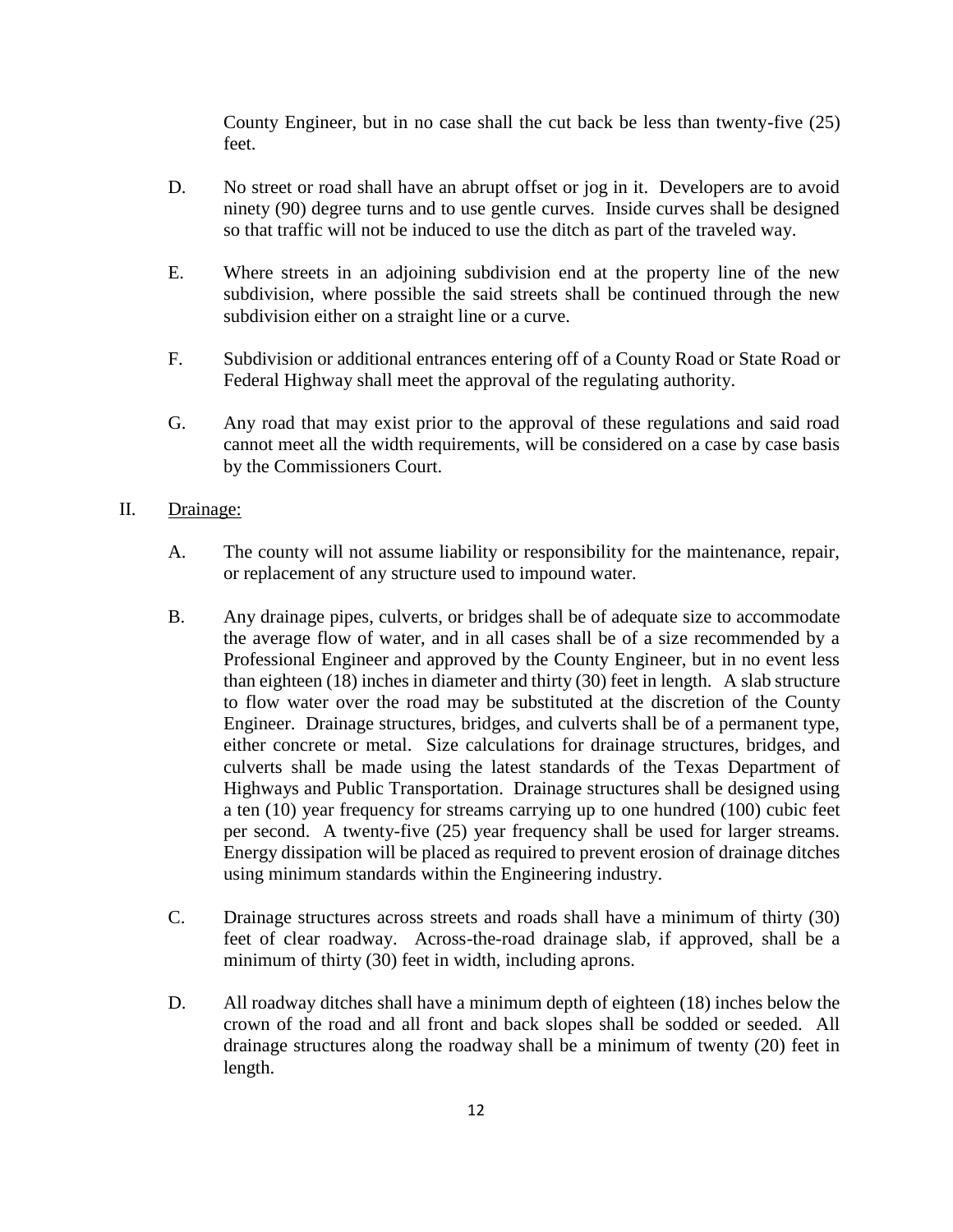- E. Roads build over dams will not be maintained by the County.
- F. No sewage or waste water shall flow into any ditch, street, or any drainage easement.
- G. Where drainage within the subdivision may create a problem, provisions shall be made for drainage easements to allow for the proper control of drainage, and for future maintenance within the easement area.
- H. Jasper County maintains a "No Negative" impact policy in all watersheds located wholly or partially within the incorporated boundaries of the County. This means that neither increases in upstream flood levels nor in downstream flow rates are allowed in areas where there is the potential for flooding damages from storms with recurrence intervals of 100 years or less.

Adverse impacts associated with new development must be identified and mitigated. Acceptable mitigation measures may include storm water detention, creation of new flood plain storage, channel improvements, and improvements to channel structures.

- III. Utilities:
	- A. Appropriate dedication for utilities and road maintenance shall be made with not less than ten (10) feet in width on each side of any street in addition to the street right-of-way, either by absolute dedication or by dedication of easement. No structures such as fences and the like may be placed or constructed within this area.
	- B. All utilities must be buried not less than twenty-four (24) inches below the level of the ground or below ditch level when crossing a street or road. No utility may pass through culverts or in ditches.
- IV. Geometric Design:
	- A. All roads or streets within the proposed subdivision must have right-of-way of not less than fifty (50) feet in width.
	- B. All the streets shall have a minimum subgrade preparation width of twenty-eight (28) feet, a minimum base width of twenty-six (26) feet, a minimum paved surface width of twenty-two (22) feet, minimum shoulder width of three (3) feet, and a minimum cross slope of one-fourth (1/4) inch per foot.
	- C. All road ditches shall have side slopes no steeper than 3:1 front slopes or 2:1 back slopes.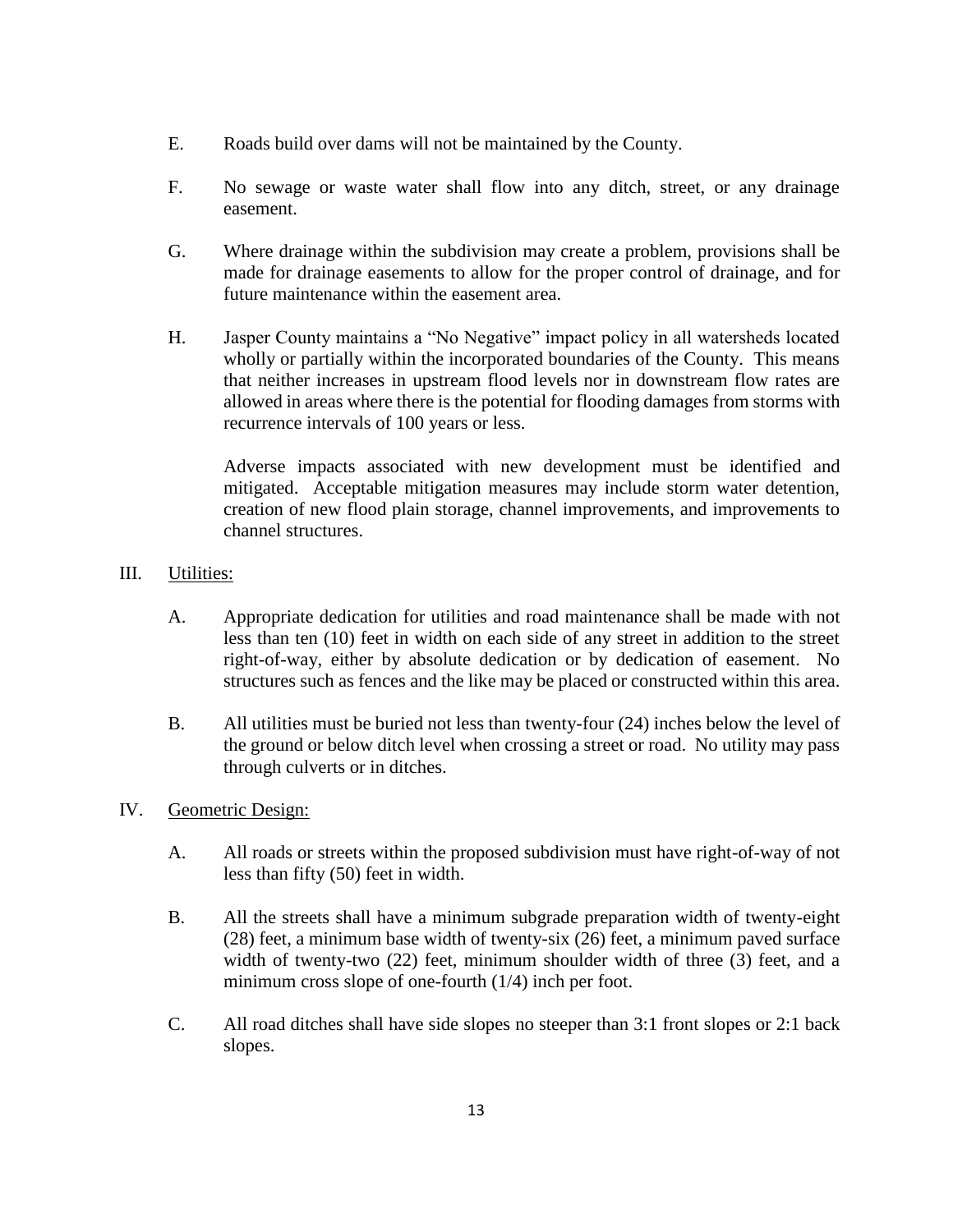#### V. Construction:

- A. Before construction begins all streets and road grades must be certified by a Professional Engineer and accepted by the County Engineer that said grades meet the minimum standards of the County. A Centerline Profile and cross sections of roads must be submitted.
- B. Prior to the beginning of construction, the entire right-of-way must be cleared of all timber, roots, brush, fences, boulders, or other structures.
- C. The preparation of the subgrade shall follow good engineering practices. The subgrade shall be compacted to a minimum depth of six (6) inches, by ordinary compaction, by any method, type and size of equipment which will give 95% standard Proctor density compaction by test. Prior to the application of any base material the subgrade must be tested and the results furnished to the Jasper County Engineer.
- D. The type of base material utilized shall have the approval of the Jasper County Engineer prior to its application and shall be compacted to a density of 95% standard Proctor and pulled in over the subgrade in courses and set under the action of blading and rolling to a final compacted minimum depth of six (6) inches. All irregularities, depressions, or weak spots which develop shall be corrected immediately by scarifying the areas affected, adding suitable material as required, reshaping, and recompacting. Prior to the application of any surface course the base must be tested and the results furnished to the Jasper County Engineer.
- E. The surface course shall consist of an MC-30 asphalt prime applied at a rate of 0.36 gallons per square yard and a two (2) course surface treatment (Sealcoat) with the first course being AC-5 or AC-10 asphalt applied at a rate of 0.34 gallons per square yard with a grade #3 crushed limestone aggregate applied at a rate of 1 cubic yard per 100 square yards and a second course being AC-5 or AC-10 asphalt applied at a rate of 0.28 gallons per square yard with a grade #4 crushed limestone aggregate applied at a rate of 1 cubic yard per 110 square yards.
- F. The County Engineer shall from time to time inspect the construction of all drainage structures and streets within the subdivision during the course of construction to see that they comply with the regulations governing the same. In this regard, free access to the subdivision shall be accorded the County Engineer. Inspection by the County Engineer or a failure by him to inspect construction as required herein shall not in any way impair or diminish the obligation of the Sub-Divider to install improvements within the subdivision in accordance with plans and specifications therefore as approved by the County Engineer and in accordance with the County's Regulations.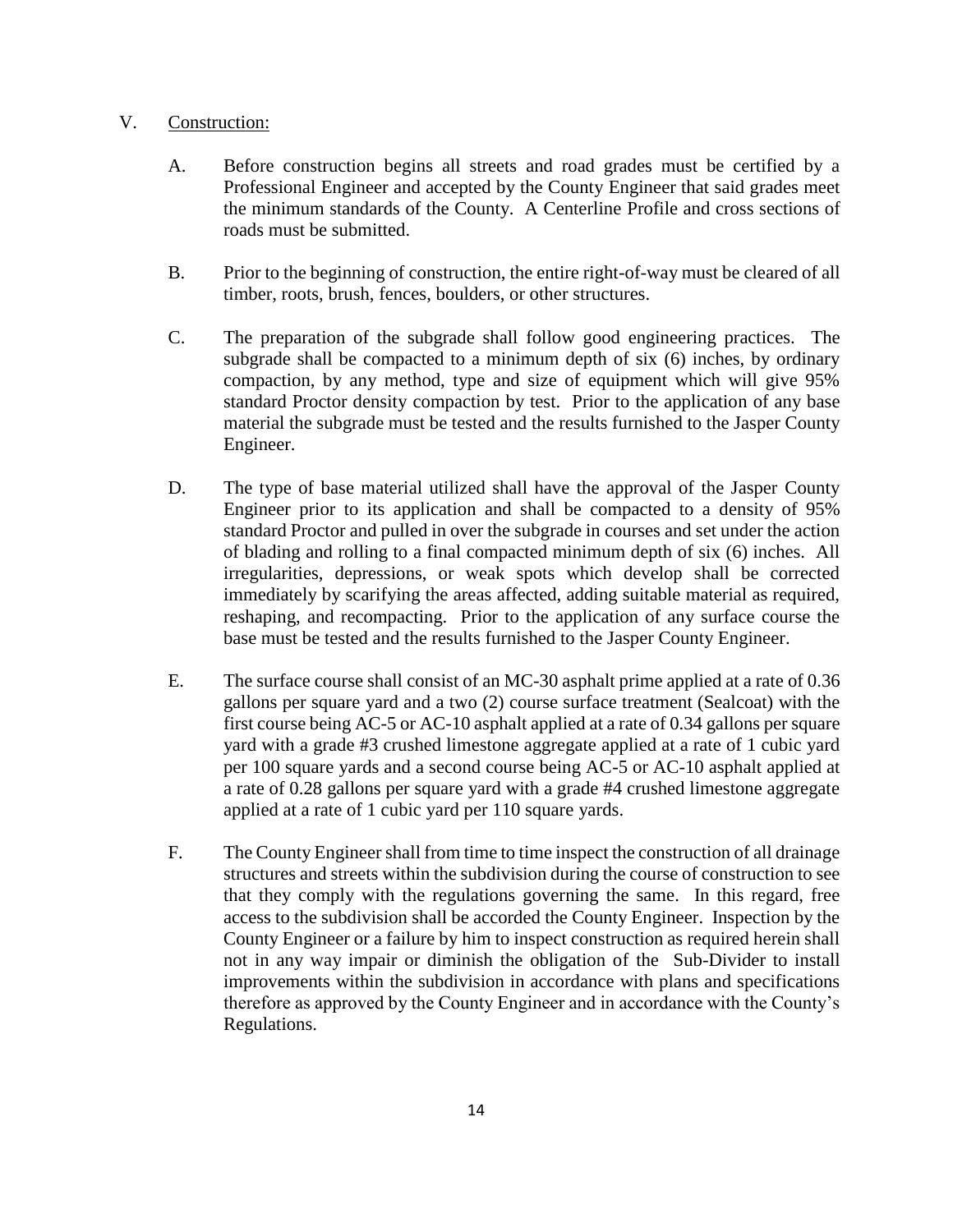#### VI. Testing:

- A. All testing required by the County Engineer to determine conformance to specifications shall be performed by a soil testing laboratory approved by the County Engineer.
- B. The cost of all testing shall be borne by the Owner and/or Developer of the subdivision.
- C. Tests shall be conducted at a maximum of every five-hundred (500) linear feet of street or road. The results of which must be delivered to the Jasper County Engineer.

### SECTION FOUR ROAD ACCEPTANCE PRODEDURE

#### I. General Procedure:

- A. All conditions of Final Plat approval must be met.
- B. All construction must be in accordance with approval plans and construction standards as set forth herein or as may be adopted by the Commissioners Court.

#### II. Establishment of a Date of Completion of Construction:

- A. At such time as road construction is complete the Developer shall notify the County Engineer in writing.
- B. The County Engineer shall then inspect the roads and improvements and give written notice of any deficiencies. Should it be deemed necessary to ascertain compliance with County construction specifications, the County Engineer may require copies of test results performed by a certified testing laboratory.
- C. Upon rectification of deficiencies and re-inspection, the County Engineer shall establish a date considered to be the Date of Completion of Construction.
- D. After the Date of Completion has been established, all roads and improvements will enter into a One Year Maintenance Program whereby the Owner/Developer will be responsible for maintenance until final acceptance by the County.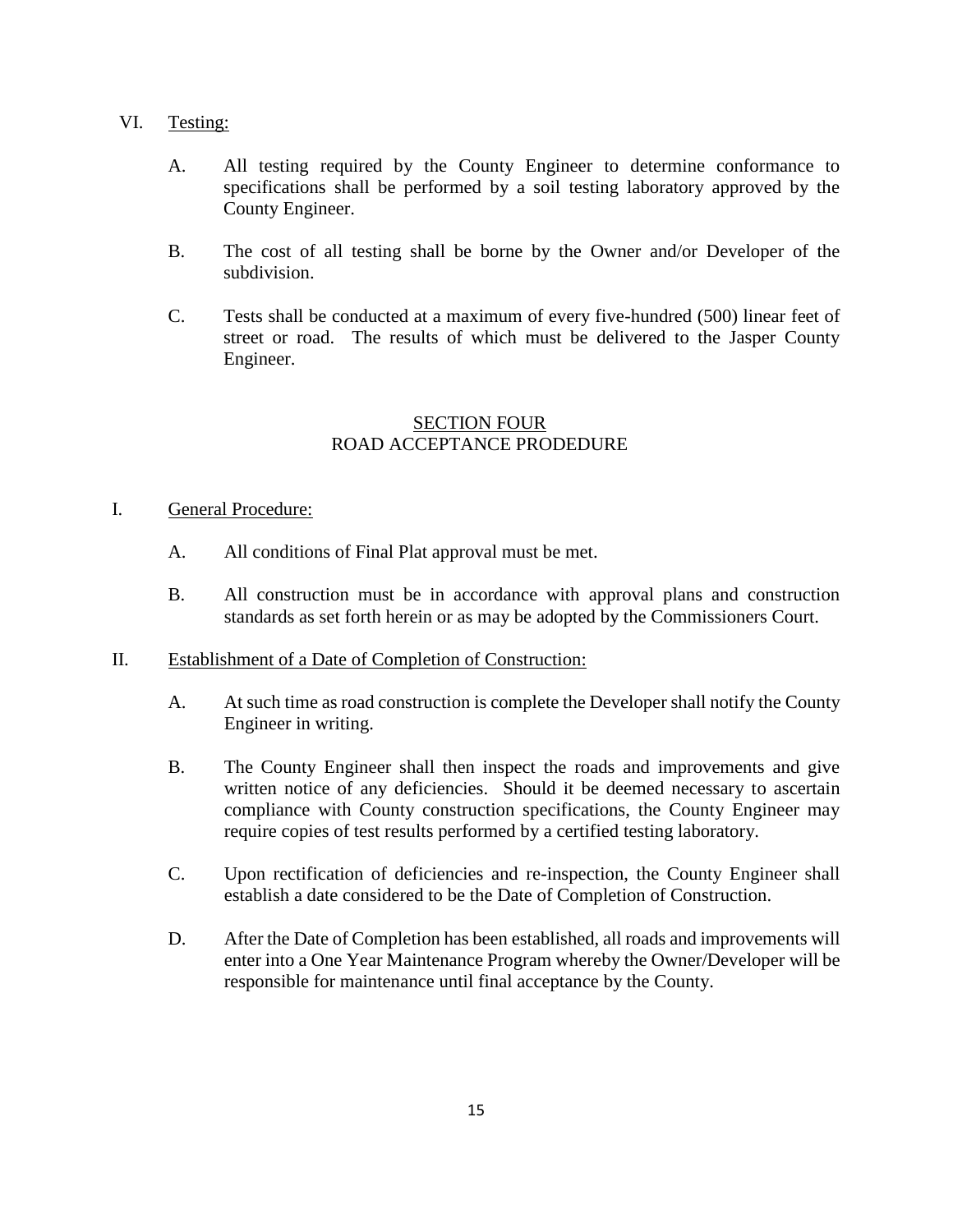#### III. Final Acceptance:

- A. Eleven (11) months after the Date of Completion of construction the Owner shall notify the County Engineer in writing.
- B. The County Engineer shall inspect the roads, and improvements and notify the Developer in writing of any deficiencies.
- C. Upon rectification of deficiencies and re-inspection, the County Engineer shall recommend to the Commissioners Court that the roads be accepted by the County.
- D. Upon Court action, the construction bond or other financial security shall be released to the Owner and the roads may be accepted into the Jasper County Road System. Acceptance into the Jasper County Road System shall require a separate order adopted by the Commissioners Court.

## SECTION FIVE VARIANCES AND APPEAL

### I. Variances:

- A. The Commissioners Court may authorize a variance from these regulations when, in its opinion, undue hardship will result from requiring strict compliance. In granting a variance, the Commissioners Court shall prescribe only conditions that it deems necessary or desirable to the Public interest; in making the finding herein below required, the Commissioners Court shall take into account the nature of the proposed use of land involved and existing uses of land in the vicinity, the number of persons who will reside or work in the proposed subdivision, and the probable effect of such variances upon traffic conditions and upon the public health, safety, convenience, and welfare in the vicinity.
- B. No variance shall be granted unless the Commissioners Court finds:
	- 1. That there are special circumstances or conditions affecting the land involved such that the strict application of these regulations would deprive that applicant of the reasonable use of his land.
	- 2. That the granting of the variance will not be detrimental to the public health, safety, welfare, or injurious to other property in the area.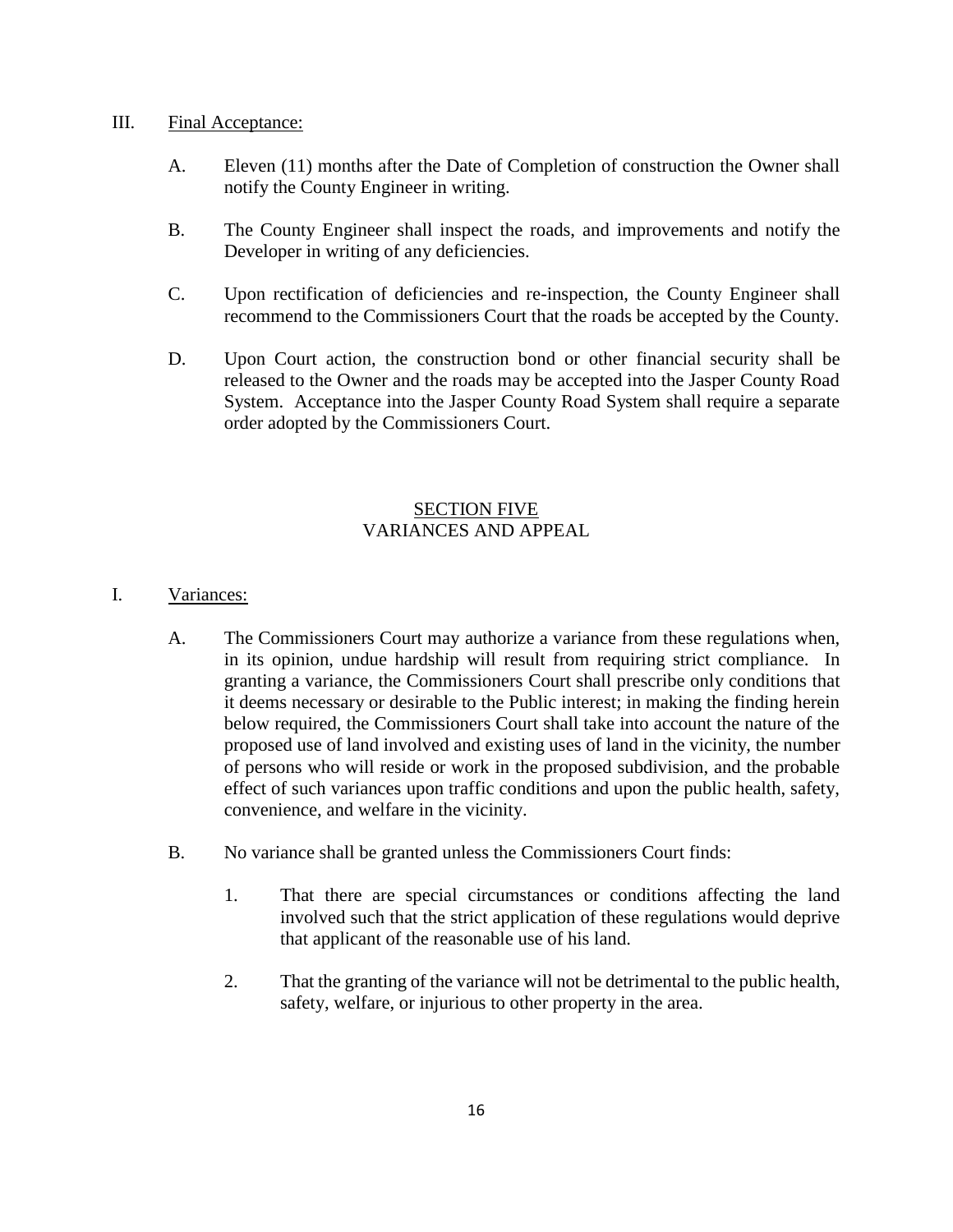- 3. That the granting of the variance will not have the effect of preventing the orderly subdivision of other land in the area in accordance with the provisions of these regulations.
- C. Findings of the Commissioners Court together with the specified facts upon which such findings are based shall be incorporated into the official minutes of the Commissioners Court meeting at which such variance is granted. Variances may be granted only when in harmony with the general purpose and intent of these regulations so that the public health, safety, and welfare may be secured and substantial justice done. Pecuniary hardship to the Sub-Divider, standing alone, shall not be deemed to constitute hardship. No variance shall be granted as to required drainage plan, proposed County road improvements nor as to bond requirements.

#### II. Appeal:

Any Sub-Divider contesting any disapproval and/or the interpretation and/or the application of any rule standard, regulation determination, requirement, or necessity set forth in these regulations directly or by delegation of authority shall have the right after filing a written request with the County Engineer to have a hearing before the Commissioners Court within twenty-one (21) days after the date of filing of such request. The decision of the Commissioners Court shall be final and such further appeal shall be in accordance with appropriate law.

#### SECTION SIX SEPARABILITY OF PROVISIONS AND EFFECTIVE DATE

#### I. Separability:

It is hereby declared to be the intention of the Commissioners Court that the provisions of these regulations are separable, in accordance with the following:

- A. If any sentence, phrase, section, paragraph, article, or any part of these rules, regulations, and requirements is declared invalid, unenforceable, or unconstitutional for any cause or reason, such invalidity, unenforceablility, or unconstitutionality shall not be held to effect, invalidate or impair the validity, force, or effect of any other sentence, phrase, section, paragraph, article, or any other part of these rules, regulations, and requirements.
- B. If any court of competent jurisdiction shall judge invalid the application of any provision of these regulations to a particular property, such judgement shall not affect the application of said provision to any property not specifically included in said judgement.